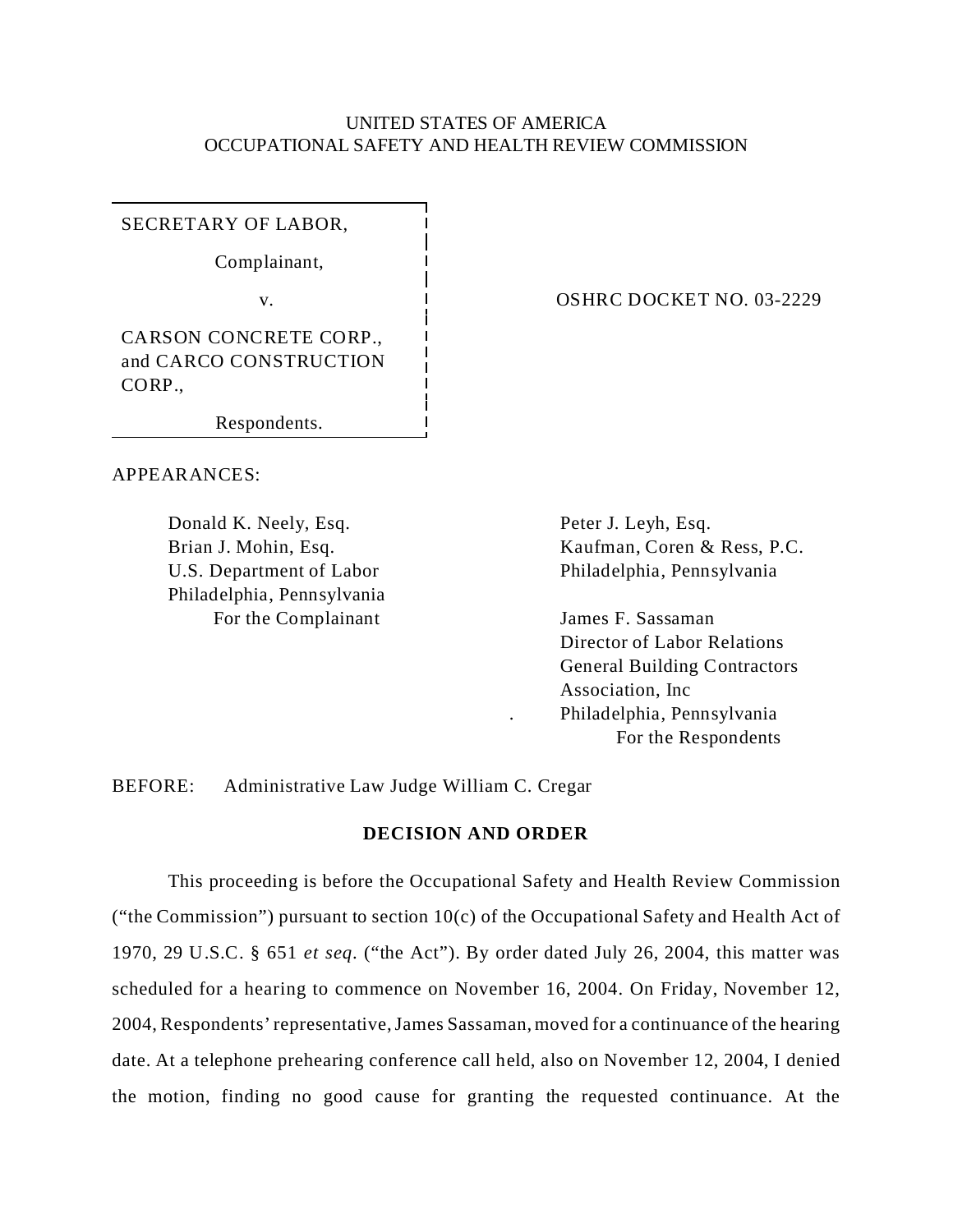commencement of the hearing on November 16, 2004, Respondents' newly-retained attorney, Peter Leyh, moved for reconsideration of the denial of the motion for a continuance; being unfamiliar with the case, he requested an additional 30 days in order to prepare. I denied Respondents' motion for reconsideration and, following Respondents' refusal to proceed, I granted Complainant's motion to dismiss the notice of contest for failing to defend. *See* 29 C.F.R. § 2200.41(a). This Decision and Order constitutes this tribunal's final disposition of this matter. 29 C.F.R. § 2200.90(a).

### **Findings of Fact**

### Procedural History

1. Respondents, Carson Concrete Corporation ("Carson") and Carco Construction Corporation ("Carco") are corporations engaged in business as concrete contractors. They share the same office and place of business located at 625 West Ridge Pike, Bldg. A, Suite 104, Conshohocken, Pennsylvania. Anthony J. Samango, Jr., President/Secretary-Treasurer, is the sole corporate officer of Carson.<sup>1</sup> His son, Anthony J. Samango III, President/Secretary-Treasurer, is the sole corporate officer of Carco. Answer, ¶ 2. Response to Complainant's Second Interrogatory Nos. 1, 7; Oral Deposition of Anthony J. Samango III, p. 18, lns. 10-13 (Attached to Secretary's Motion to Amend Citations and Complaint to add Carco as a Respondent).

2. From May 12, 2003 to July 2, 2003, the Occupational Safety and Health Administration ("OSHA") inspected Carson's work site in Philadelphia, Pennsylvania. As a result of the inspection, OSHA issued Carson a Citation and Notification of Penalty on November 7, 2003. The total penalties proposed were \$176,000.00.

3.James Sassaman is the Director of Labor Relations of General Building Contractors Association, Inc. On November 14, 2003, Carson, through Mr. Sassaman, responded to the

<sup>&</sup>lt;sup>1</sup>Hereafter, Anthony J. Samango, Jr. will be referred to as "Mr. Samango."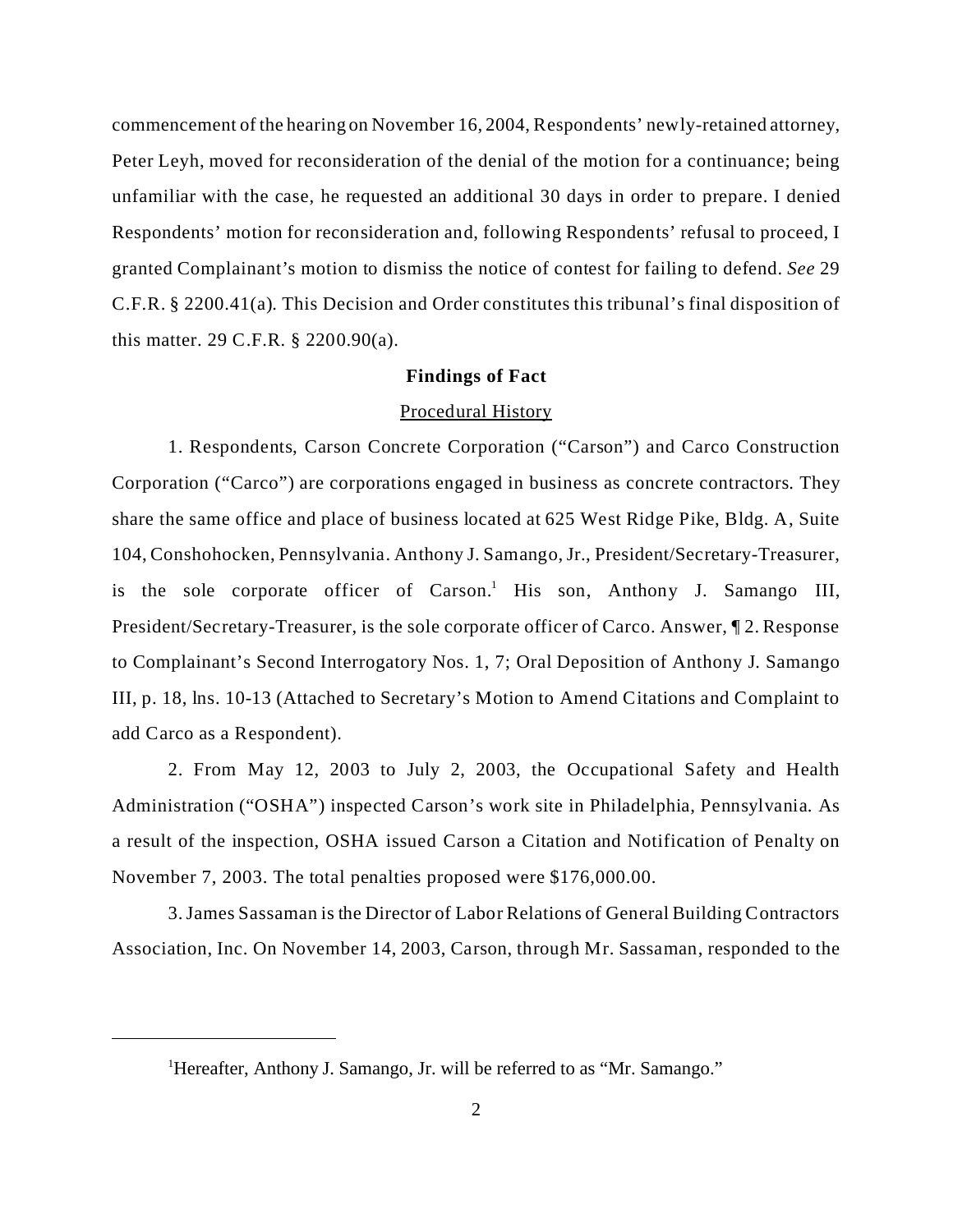citations with a timely notice contesting the citations, the proposed abatement dates, and the proposed penalties.

4. On February 17, 2004, the Chief Administrative Law Judge designated the case for mandatory settlement proceedings, assigning Judge Covette Rooney as settlement judge. *See*  29 C.F.R. § 2200.120.

5. On February 25, 2004, Complainant served Carson with 24 Requests for Admission. Most of these requested either an admission or a denial that a named individual had been exposed to a hazard as set forth in one of the items identified in the citations and that the individual was employed by Carson. Proposed Govt. Exh. 18A.<sup>2</sup>

6. Prior to April 4, 2004, Mr. Sassaman discussed the case with Mr. Samango. At the November 16, 2004 hearing, the following dialogue occurred:

Mr. Sassaman: Your Honor, I remember meeting with Mr. Samango for the purpose of going into the discovery. And when I meet with that employer the very first thing I go over is the request for admissions. Why? Because they're usually very straight forward sentences as opposed to the compound labyrinths of interrogatories with their definitions and identified sections.

We went over that stuff. Mr. Samango said, "These are not my employees," I'll grant him that, he's consistent with that theme. However, having practiced in this area as long as I have, I know that one doesn't have the luxury of saying I don't know because the rule for RFA [Requests for Admissions] states that that's not good enough, that you have to do some reasonable inquiry.

We had the OSHA file, I had sent copies of everything. He sat behind his desk. He has a little round table, big pile of papers I kept sending him. I said, "Let's go through the OSHA inspector's notes." The OSHA inspector is like a police officer, he has a police report. I said, "Look, here's [the] citation whatever, here's a photograph of some guy, here's a hazard, here's his notes.

<sup>2</sup> Four proposed exhibits marked for identification as Govt. Exhibits 18A, 18B, 18C and 18D, and referred to by these designations at the hearing, are already a part of the administrative record. They are: Complainant's First Set of Interrogatories, Requests for Admission and Request for Production of Documents (18A); Respondent's Responses to Complainant's Requests for Admission (18B); Complainant's Second Set of Interrogatories and Request for Production of Documents (18C); and Respondent's Discovery Responses (18D).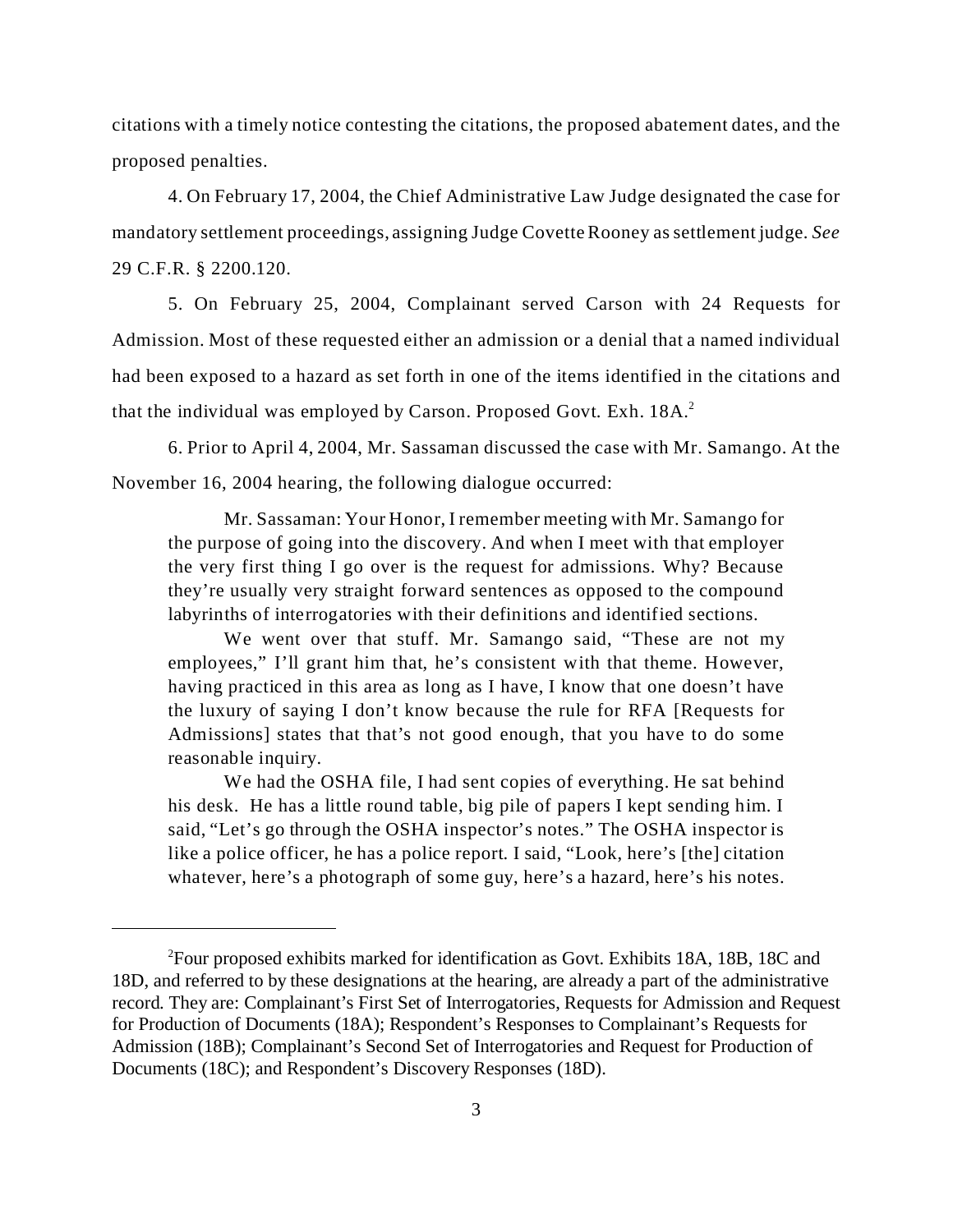It's clear to me just looking at this, assuming this man is documenting what is true, that hazards existed," and I suggested "You have to either admit or deny, we have to do inquiry"....

[The Court]: But let me ask you a question here. Your heard Mr. Samango say that he didn't know anything about these requests for admissions until November  $5<sup>th</sup>$  [2004].<sup>3</sup>

Mr. Sassaman: I don't believe that. Perhaps he has —

[The Court]: Why do you not believe that?

Mr. Sassaman: Because I discussed them with him I went over the RFA's , then the interrogatories, then the request for production.

[The Court]: Was it over the phone or did you  $-$ 

Mr. Sassaman: In person.

[The Court]: In person. And when was that?

Mr. Sassaman: That was prior to April  $4<sup>th</sup>$ , late March or early April. Whenever the discovery was filed he was copied on the finished product.

[The Court]: When was he copied on the finished product?

Mr. Sassaman: When they went out the door to Judge Rooney and Mr. Neely. I always copied him.

[The Court]: Did he respond back? Mr. Sassaman: No.

(Tr. 29-31).

7. On April 12, 2004, Carson, through Mr. Sassaman, responded to Complainant's

Requests for Admission. The typical response was: "Admitted in part and denied in part, employment relationship denied."

8. A mandatory settlement conference, held on June 28, 2004, did not result in a settlement. Accordingly, the Chief Administrative Law Judge reassigned this case to the undersigned on June 29, 2004.

<sup>3</sup> Anthony J. Samango, Jr. testified he had not become aware of the Complainant's Requests for Admissions, the motion to admit the responses, or the order granting the motion until November 5, 2004. (Tr. 18-19). I do not credit his testimony, as it requires one to accept either of two very unlikely scenarios. Either Mr. Sassaman acted as a "rogue" representative, making major litigation decisions and filing significant documents without informing his client, or the president of a company facing several OSHA citations with substantial penalties was totally incurious or completely oblivious to a serious matter facing his company. In contrast, having observed Mr. Sassaman's demeanor, I found his testimony to be both credible and consistent with common experience.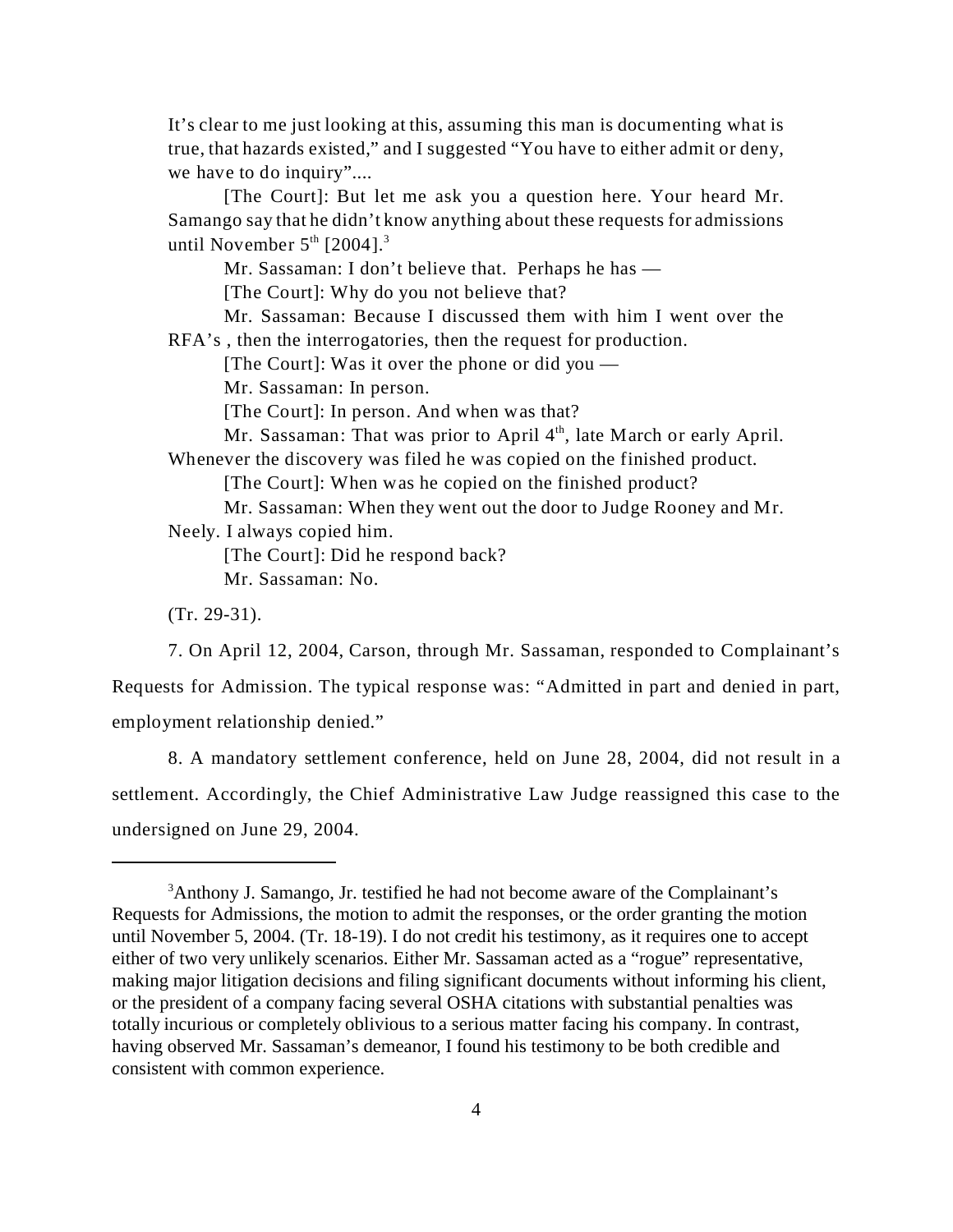9. By my order of June 29, 2004, the matter was set for hearing to commence on Tuesday, November 16, 2004. On July 23, 2004, the parties submitted a joint recommendation for pretrial scheduling acknowledging the scheduled hearing date. On July 26, 2004, I issued an order setting forth dates for the completion of discovery, the filing of motions, etc. This order reiterated the November 16, 2004, hearing date.

10. On August 27, 2004, Complainant moved for an order that Carson's responses to her Requests for Admission be conclusively established. Carson did not oppose the motion, and I granted the motion on October 5, 2004. This order preserved the issue of whether Carson employed the employees exposed to the various hazards.

11. On October 8, 2004, Complainant moved for an order to amend the citations and complaint to add Carco as a Respondent. No opposition to the motion was filed, and I granted the motion on October 26, 2004. Throughout these proceedings, Mr. Sassaman purported to represent Carco in addition to Carson.

12. On November 5, 2004, counsel for Complainant submitted to the court what he and Mr. Sassaman had agreed upon as their joint pre-hearing statement. However, this document was not signed by Mr. Sassaman.

13. On Friday, November 12, 2004, Mr. Sassaman filed a motion to be relieved as representative and for a continuance to permit Respondents to obtain a new representative. The motion states that on November 9, 2004, Mr. Samango met with Mr. Sassaman and disavowed the responses to Complainant's Requests for Admission and ordered him to not sign the joint pre-hearing statment. Complainant opposed the motion, claiming that Respondents failed to demonstrate good cause. On November 12, 2004, the parties argued their respective contentions at a conference call among the undersigned, counsel for Complainant, and Mr. Sassaman. Counsel for Complainant stated that the issue of whether it was Carsons's or Carco's employees that were exposed to the various alleged hazards was discussed during the settlement negotiations and that the issue of whether the violations occurred was not in issue. At the conclusion of the conference call I denied the motion,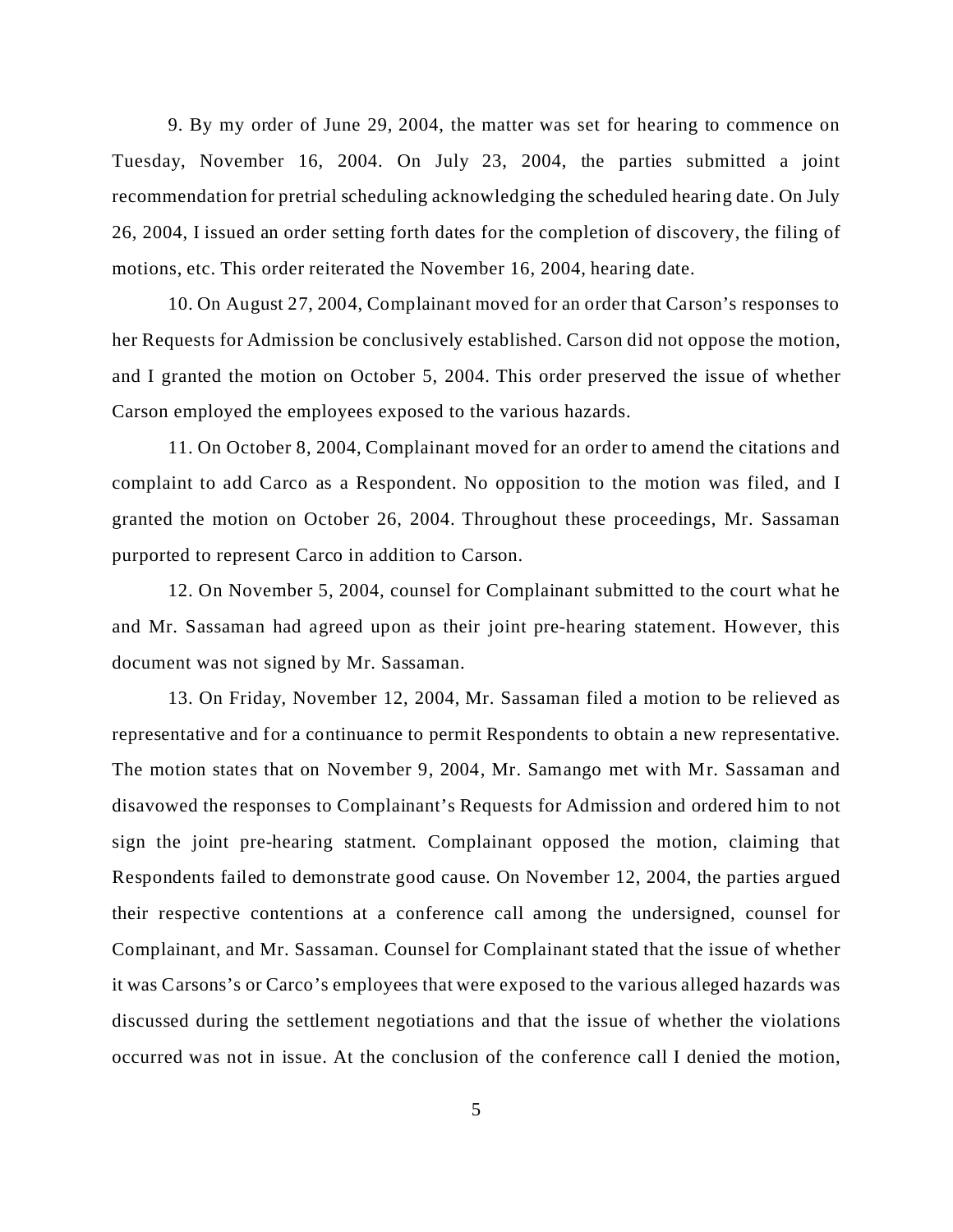finding that it was not supported by a sufficient showing of good cause. I ordered Mr. Sassaman to continue as representative and to be present at the hearing.

14. At the beginning of the hearing on November 16, 2004, Peter Leyh appeared on behalf of Respondents and moved for reconsideration of the denial of the postponement. He requested an extension of 30 days to become familiar with the case and to prepare for hearing. Complainant's counsel opposed the motion, noting he was prepared to proceed, having subpoenaed witnesses who were present; he also noted that one of the witnesses, the OSHA compliance officer, faced back surgery in the next few months. (Tr. 23).

15. I denied the motion for reconsideration, after which Respondents refused to proceed. Complainant then moved for dismissal of the Notice of Contest for failure to obey rules pursuant to 29 C.F.R. § 2200.41(a). I granted the motion.

#### The Violations

The following are the alleged violations, as amended: $4$ 

1. On May 12, 2003, an employee of Carson and/or Carco was exposed to a fall from the  $17<sup>th</sup>$  floor of the worksite while patching an exterior wall and was not protected by a guardrail system, safety net system or personal fall arrest system. Admission No. 1.

2. On May 13, 2003, Cecil Hawkins, an employee of Carson and/or Carco, was installing a guardrail system and was exposed to a two story fall while going to and from his work area and was not protected by a guardrail system, safety net system, or personal fall arrest system. Admission No. 2.

3. On May 12, 2003, Arthur Maycontonio, an employee of Carson and/or Carco, was exposed to a fall of approximately nine feet while constructing the leading edge of the form

<sup>&</sup>lt;sup>4</sup>The citations state, and it is admitted, that from at least May 12, 2003 though July 2, 2003, Respondents had a workplace at  $8<sup>th</sup>$  and Walnut Streets, Philadelphia, Pennsylvania, and that from May 12, 2003 through July 2, 2003, an authorized representative of the Secretary of Labor inspected the workplace. Answer, ¶¶ 2, 6.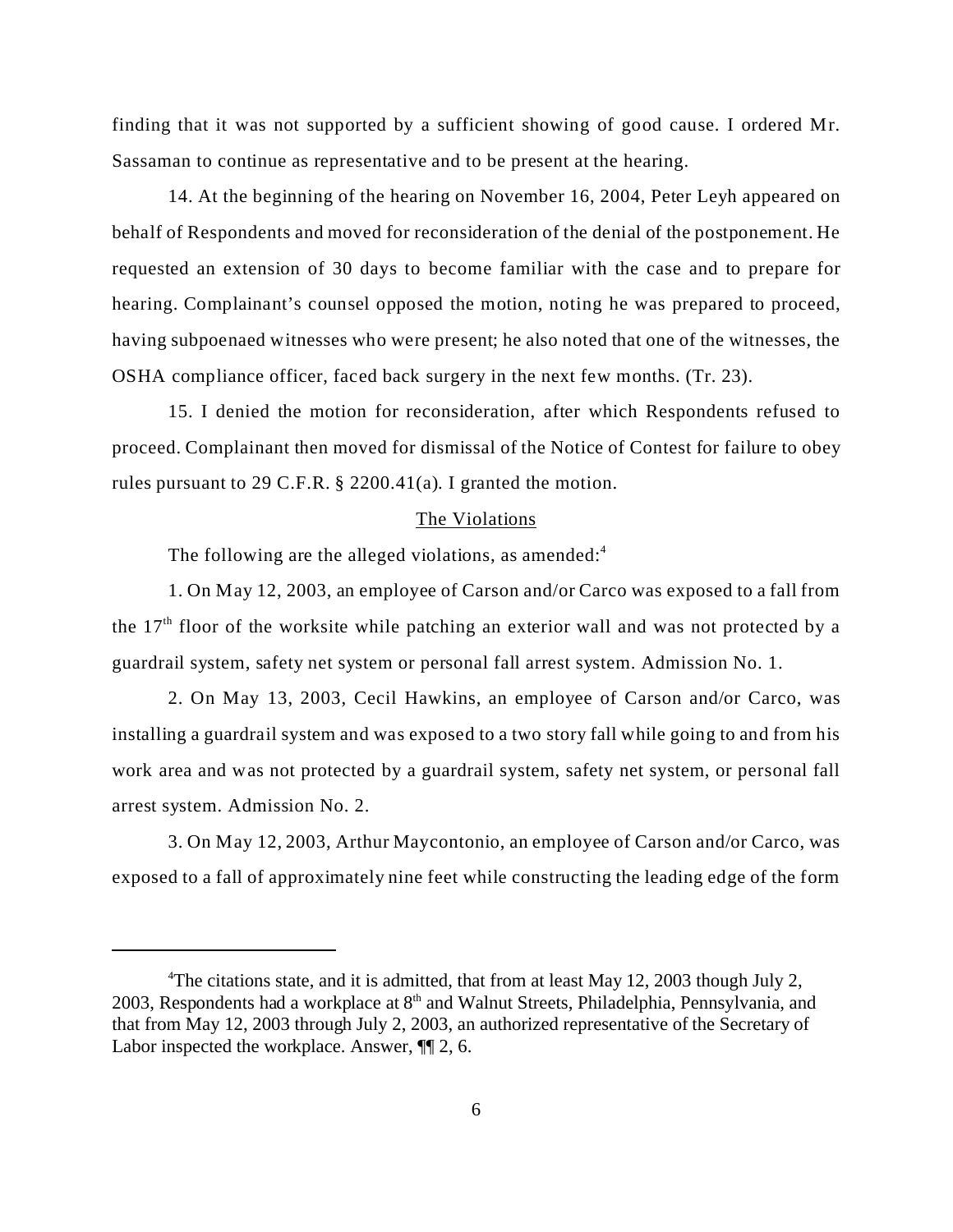work above the  $20<sup>th</sup>$  floor and was not protected from falling by a guardrail system, safety net system, personal fall arrest system or any other fall protection. Admission No. 3.

4. On May 12, 2003, Bill McHale, an employee of Carson and/or Carco, was exposed to a fall of approximately nine feet while constructing the leading edge of the form work above the  $20<sup>th</sup>$  floor and was not protected from falling by a guardrail system, safety net system, personal fall arrest system or any other fall protection. Admission No. 4.

5. On May 12, 2003, Tracy Lanjity, an employee of Carson and/or Carco, was exposed to a fall of approximately nine feet while bracing a wall form to enclose an opening on the  $20<sup>th</sup>$  floor and was not protected from falling by a guardrail system, safety net system, personal fall arrest system or any other fall protection. Admission No. 5.

6. On May 12, 2003, an employee of Carson and/or Carco was exposed to a fall of approximately nine feet while enclosing an opening during the construction of the leading edge of the form work above the  $20<sup>th</sup>$  floor and was not protected from falling by a guardrail system, safety net system, personal fall arrest system or any other fall protection. Admission No. 6.

7. On May 12, 2003, Dwain Hayter, an employee of Carson and/or Carco, was exposed to a fall of approximately nine feet while constructing the leading edge of the form work above the  $20<sup>th</sup>$  floor and was not protected from falling by a guardrail system, safety net system, personal fall arrest system or any other fall protection. Admission No. 7.

8. On May 12, 2003, an employee of Carson and/or Carco was exposed to a fall of approximately 9 feet while waiting for the Peri form pans to be delivered by a tower crane, and the employee was not protected from falling by a guardrail system, safety net system, personal fall arrest system or any other fall protection. Admission No. 8.

9. As of May 13, 2003, Respondents Carson and/or Carco did not provide a fall protection training program to all of their employees who were exposed or who may have been exposed to fall hazards, including the following employees: Arthur Maycontonio, Bill Blackla, Jerome Ingram, Tom Elchner, and Charles Hollis. Admission No. 9.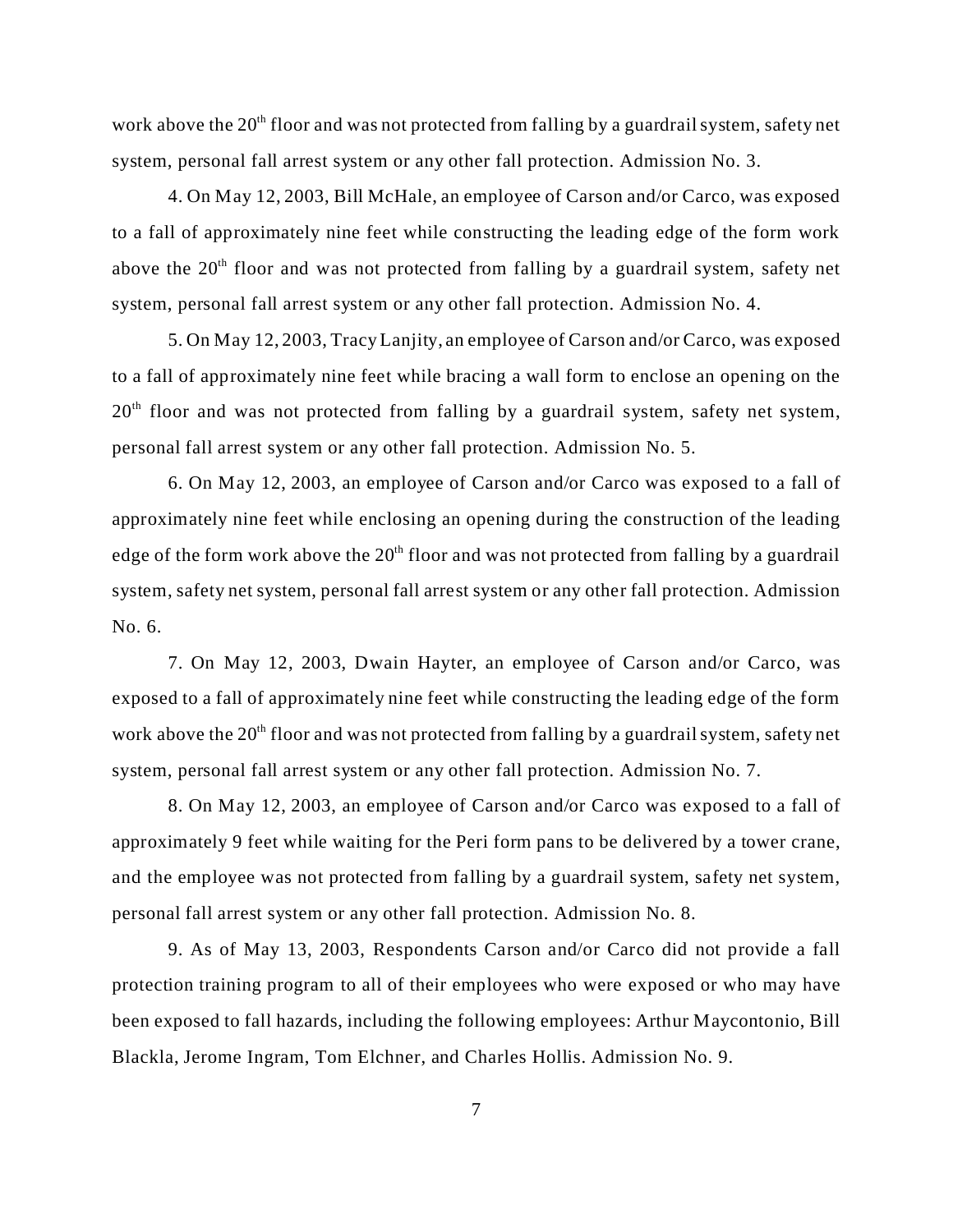10. On May 13, 2003, Charles Hollis, an employee of Carson and/or Carco, utilized a Bosch chipping gun to chip excess cement from interior walls at the worksite and was not provided with eye or face protection to protect against potential injuries to his eyes or face. Admission No. 10.

11. On May 13, 2003, Jim Nelson, an employee of Carson and/or Carco, stood on the top step of a Green Bull step ladder while installing a ring on a vacuum. Admission No. 11.

12. On May 12, 2003, Carson and/or Carco did not keep all employees clear of suspended loads as two bundles of steel braces (multi props) were lifted over the employees working on the  $20<sup>th</sup>$  floor. Admission No. 12.

13. On May 12, 2003, Carson and/or Carco did not ensure that the attachment point of body harnesses were located in the center of the wearer's back near shoulder level as Bill Blackla, an employee of either Carson and/or Carco, utilized a Miller personal fall arrest system with the self-retracting life line attached to his side belt harness. Admission No. 13.

14. On May 12, 2003, Carson and/or Carco did not inspect the Miller personal fall arrest system for damage prior to employee Bill Blackla utilizing the fall arrest system on that day. Admission No. 14.

15. On May 13, 2003, Tom Elchner, an employee of Carson and/or Carco, utilized the cross bracing of the PERI system, which is incapable of withstanding 5,000 pounds, as an anchorage point while installing a toeboard on the  $20<sup>th</sup>$  floor. Admission No. 15.

16. On May 13, 2003, toeboards or equivalent protection were not provided at the edge of a platform on the  $20<sup>th</sup>$  floor where employees on the  $19<sup>th</sup>$  floor were exposed to objects such as wood, concrete, and nails falling from above. Admission No. 16.

17. On May 13, 2003, toeboards or equivalent protection were not provided on the floor edges of both the east side and west side of the  $20<sup>th</sup>$  floor and employees working below the  $20<sup>th</sup>$  floor were exposed to falling debris. Admission No. 17.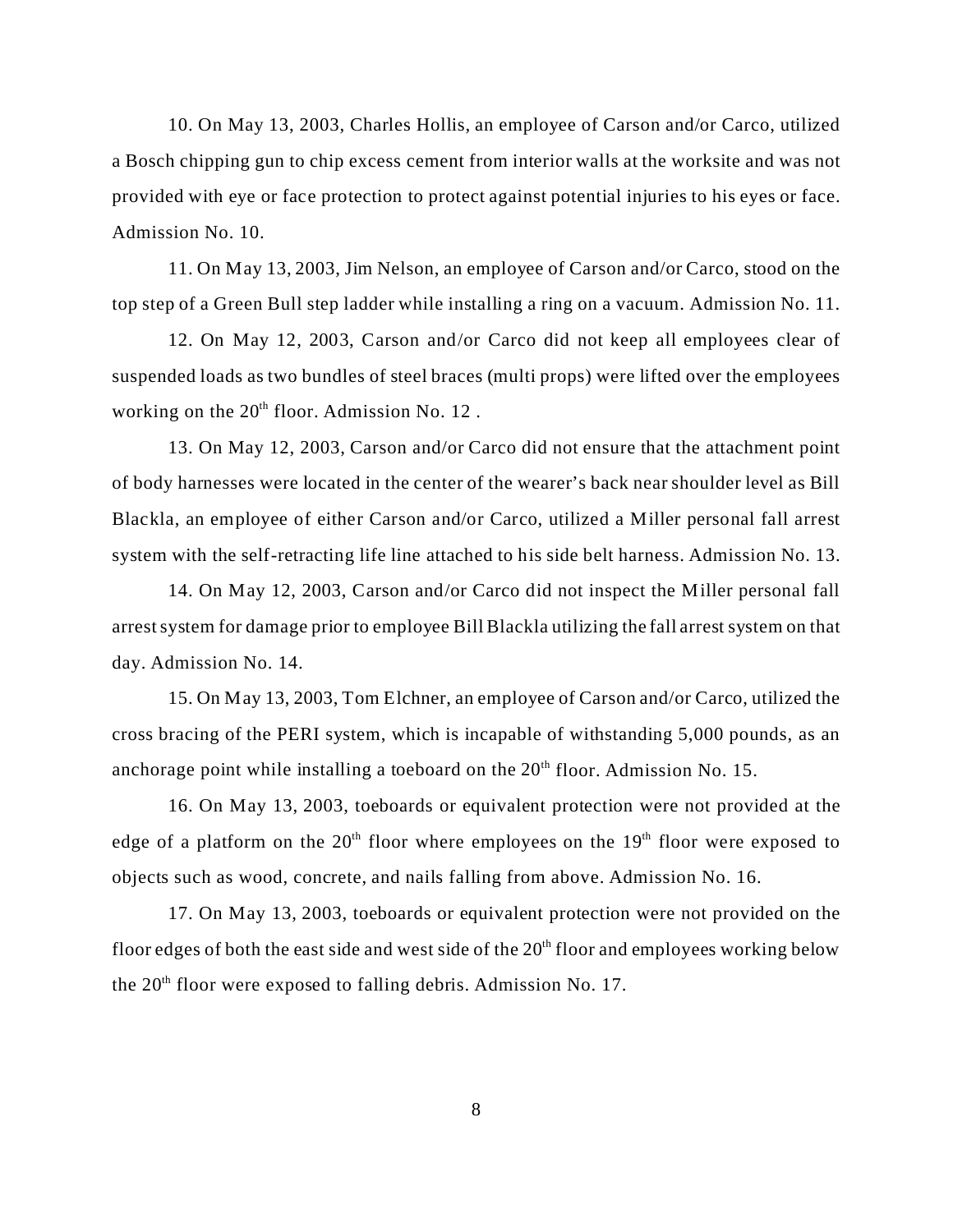18. On May 12, 2003, employees of Carson and/or Carco were exposed to two unprotected floor holes, measuring 33 inches by 14 inches and 31 inches by 14 inches respectively, adjacent to the automatic climbing jacks on the  $20<sup>th</sup>$  floor. Admission No. 18.

19. On May 13, 2003, employees of Carson and/or Carco were exposed to an unprotected floor hole, measuring 33 inches by 27 inches, adjacent to the automatic climbing jack on the west side of the  $20<sup>th</sup>$  floor. Admission No. 19.

20. On May 12, 2003, Carson and/or Carco utilized nylon slings with broken and worn stitches to lift a bundle of steel bracing (multi-props) on the  $20<sup>th</sup>$  floor. Admission No. 20.

21. On May 12, 2003, Carson and/or Carco utilized nylon slings to lift a bundle of steel bracing (multi-props) on the 20th floor which were not marked with the name or trademark of the manufacturer or the rated capacities for the type of hitch and the type of sling material. Admission No. 21.

22. On May 12, 2003, Carson and/or Carco utilized nylon slings with broken and worn stitches to lift a bundle of steel web bracing (MRK frames) on the  $18<sup>th</sup>$  floor. Admission No. 22.

23. On May 12, 2003, Carson and/or Carco utilized nylon slings to lift a bundle of steel web bracing (MRK frames) on the  $18<sup>th</sup>$  floor which were not marked with the name or trademark of the manufacturer or with the rated capacities for the type of hitch and the type of sling material. Admission No. 23.

24. On May 12, 2003, Carson and/or Carco did not have a competent person inspect for damage or defects to the nylon slings that were used to lift a bundle of steel web bracing (MRK frames) on the 18<sup>th</sup> floor and the bundle of steel bracing (multi-props) on the  $20<sup>th</sup>$ floor. Admission No. 24.

#### **Discussion**

### Denial of Respondents' Motion for Continuance

The Commission's rules regarding postponements of hearings are found at 29 C.F.R. § 2200.62. Specifically, Rules 62(a) and 62(c) provide as follows: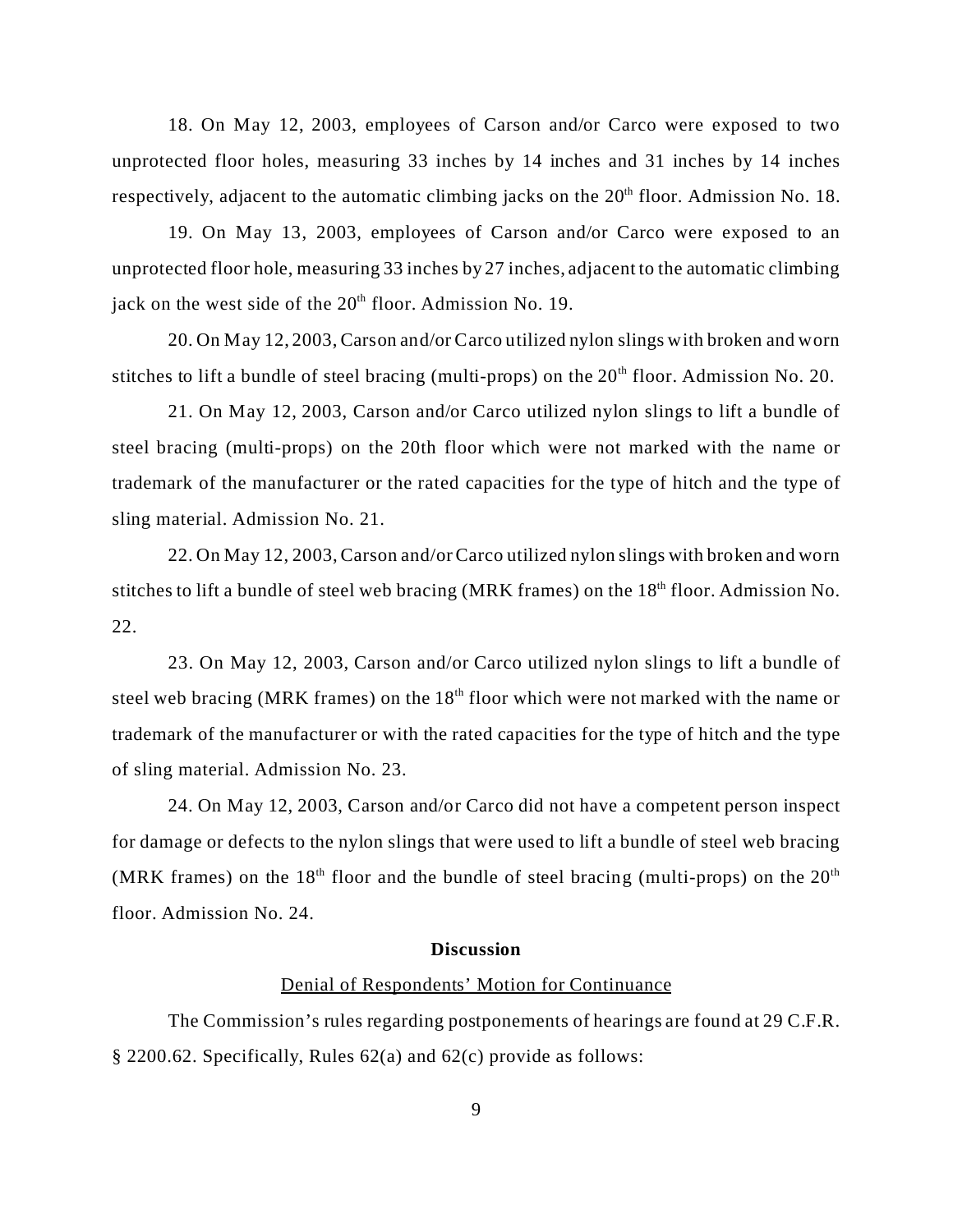(a) *Motion to postpone*. A hearing may be postponed by the Judge on his own initiative or for good cause shown upon the motion of a party. A motion for postponement shall state the position of the other parties, either by a joint motion or by a representation of the moving party. The filing of a motion for postponement does not automatically postpone a hearing. (Emphasis added).

(c) *When motion must be received*. A motion to postpone a hearing must be received at least seven days prior to the hearing. A motion for postponement received less than seven days prior to the hearing will generally be denied unless good cause is shown for late filing.

Respondents' motion for a continuance clearly did not meet the seven-day filing requirement set out in Rule 62(c) above. Further, Respondents did not demonstrate good cause either for the late filing under Rule  $62(c)$  or for the postponement under Rule  $62(a)$ .<sup>5</sup> The November 16, 2004 hearing date was established on June 29, 2004 and affirmed on July 26, 2004. As set out *supra*, I credited Mr. Sassaman's testimony that he kept Mr. Samango informed about the case, sent him copies of the Complainant's Requests for Admission, and, prior to April 4, 2004, discussed the proposed responses with him. Yet Mr. Samango waited until the Friday before the Tuesday scheduled for the hearing to attempt to replace his representative and to disavow the responses to Complainant's Requests for Admission. His claim that he did not see the responses until November 5, 2004 is simply not credible. In addition, the Secretary had prepared her case in reliance upon the October 5, 2004 order conclusively establishing Carson's Responses to the Complainant's Requests for Admission, and witnesses had been subpoenaed and were present for the November 16, 2004 hearing. Mr. Samango's disavowal of the admissions would require the Secretary to prepare for trial on issues she justifiably believed were no longer a part of the case. Granting Respondents' motion for a continuance would necessitate additional discovery and would unduly delay the

<sup>&</sup>lt;sup>5</sup>The reason for seeking a continuance was for Respondents to obtain a new counsel and to also give the new counsel time to become familiar with the case and prepare for the hearing. However, for the reasons set out *infra*, allowing Mr. Sassaman to withdraw at the last minute and granting a continuance would have been improper. Specifically, it would have unduly delayed the hearing, and it had the potential for prejudicing the Secretary's case. *See* 29 C.F.R. § 2200.23 (b).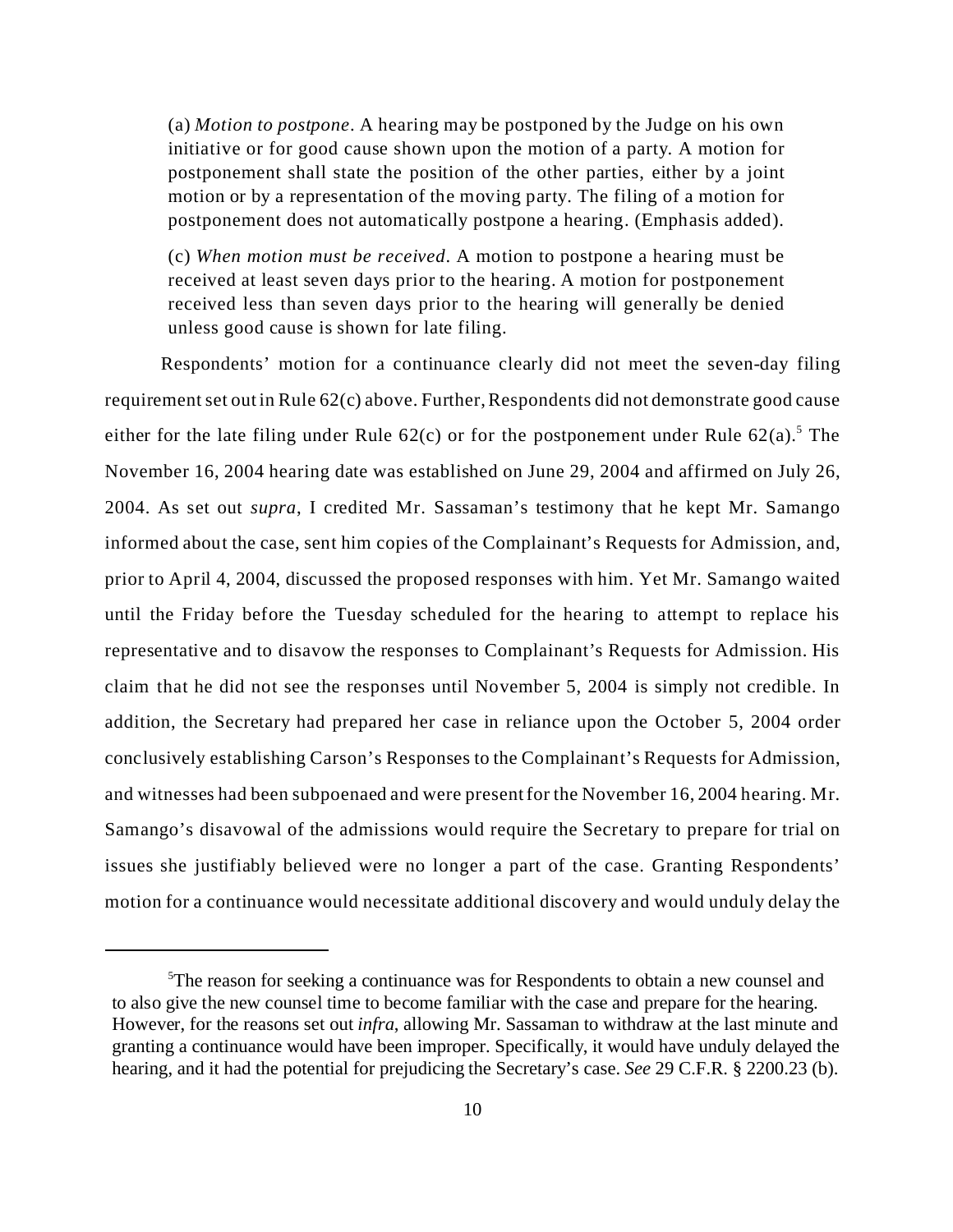hearing in this case; granting the motion also had the potential of prejudicing the Secretary's case.<sup>6</sup> For these reasons, I denied Respondents' motion during the telephone conference held on November 12, 2004, and I denied Respondents' motion for reconsideration at the hearing.

## Vacation of the Notice of Contest

Following Respondents' refusal to proceed after the denial of the motion for reconsideration of the motion for a continuance, Complainant moved to dismiss the Notice of Contest pursuant to 29 C.F.R. § 2200.41. Commission Rule 41(a) states:

(a) *Sanctions*. When any party has failed to plead or otherwise proceed as provided by these rules or as required by the Commission or Judge, he may be declared to be in default either: (1) on the initiative of the Commission or Judge, after having been afforded an opportunity to show cause why he should not be declared to be in default; or (2) on the motion of a party. Thereafter, the Commission or Judge, in their discretion, may enter a decision against the defaulting party or strike any pleading or document not filed in accordance with these rules.

Respondents have "failed ... to proceed ... as required by the ... Judge." While extreme, the sanction of vacating the Notice of Contest and entering a default judgment is appropriate under the circumstances of this case. Two interests must be balanced. A party has a strong interest in adjudicating its case on the merits. As a result, defaults are generally disfavored. However, the Commission also has a "strong interest in preserving the integrity of its orders as well as deterring future misconduct." *Trinity Indus., Inc*., 15 BNA OSHC 1579, 1583 n.6 (Nos. 88-1545 & 88-1547, 1991) (citing *Pittsburg Forging Co.*, 10 BNA OSHC at 1514). To make a sufficient showing to overcome the first interest, the Commission has required a demonstration of either prejudice or contumacious conduct. *See, e.g.*, *Samsonite Corp.*, 10 BNA OSHA 1583, 1587 (No. 79-5649, 1982); *Duquesne Light Co.*, 8 BNA OSHC 1218 (No. 78-5034, 1980); *Boardman Co.*, 9 BNA OSHC 1163 (No. 80-75, 1980). *See Pittsburgh* 

<sup>&</sup>lt;sup>6</sup>While I do not find actual prejudice, delaying the hearing clearly has the potential of prejudicing the Secretary's case. The OSHA compliance officer, a key witness, faces back surgery, and at this time it is not possible to count on his availability.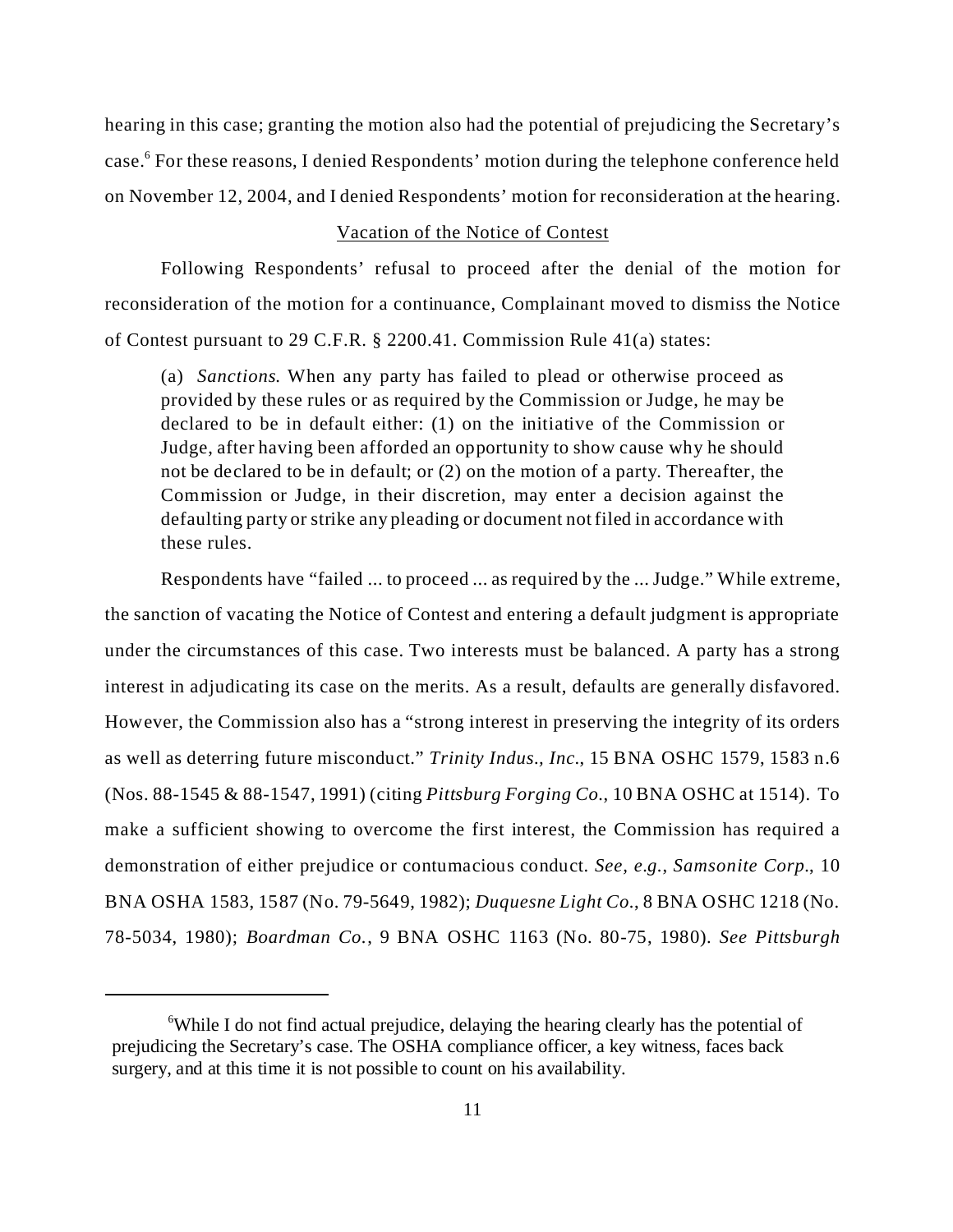*Forgings Co.*, *supra* (Cottine, Commissioner, dissenting); *TRG Drilling Corp*., 10 BNA OSHC 1268 (No. 80-6008, 1981) (Cottine, Commissioner, dissenting).

I conclude that Respondents' belated request for a continuance was contumacious. Prior to April 4,2004, Mr. Samango was aware of the strategy to limit Carson's defense to the claim that employees of Carco rather than Carson were exposed to the hazards identified in the citations. The November 16, 2004 hearing date was established on June 29, 2004, and that date was affirmed on July 26, 2004. Claiming that he did not learn of the nature of Carson's defense until November 5, 2004, he waited until November 12, 2004, to disavow it. I find his testimony in this regard to lack credibility and to constitute an expression of contempt for this process. I further find that, under the circumstances of this case, granting Respondents' request would: 1) unjustifiably reward the Respondents; 2) inappropriately require the Secretary to expend additional time and resources in the litigation of this matter; 3) compromise the integrity of the Commission's orders; and 4) encourage future misconduct. I accordingly granted Complainant's motion to dismiss the Notice of Contest at the hearing.

### **ORDER**

1. Serious Citation 1, Items 1a, 1b and 1c, alleging violations of 29 C.F.R. §§ 1926.251(a)(6), 1926.251(e)(1) and 1926.251(e)(8)(iv), respectively, are AFFIRMED, and a total penalty of \$1,600.00 is assessed.

2. Serious Citation 1, Item 2, alleging a violation of 29 C.F.R. § 1926.501(b)(4)(ii), is AFFIRMED, and a penalty of \$2,800.00 is assessed.

3. Serious Citation 1, Item 3, alleging a violation of 29 C.F.R. § 1926.501(c)(1), is AFFIRMED, and a penalty of \$1,600.00 is assessed.

4. Serious Citation 1, Item 4, alleging a violation of 29 C.F.R. § 1926.502(d)(15), is AFFIRMED, and a penalty of \$1,200.00 is assessed.

5. Serious Citation 1, Items 5a and 5b, alleging violations of 29 C.F.R. §§  $1926.502(d)(17)$  and  $1926.502(d)(21)$ , respectively, are AFFIRMED, and a total penalty of \$1,600.00 is assessed.